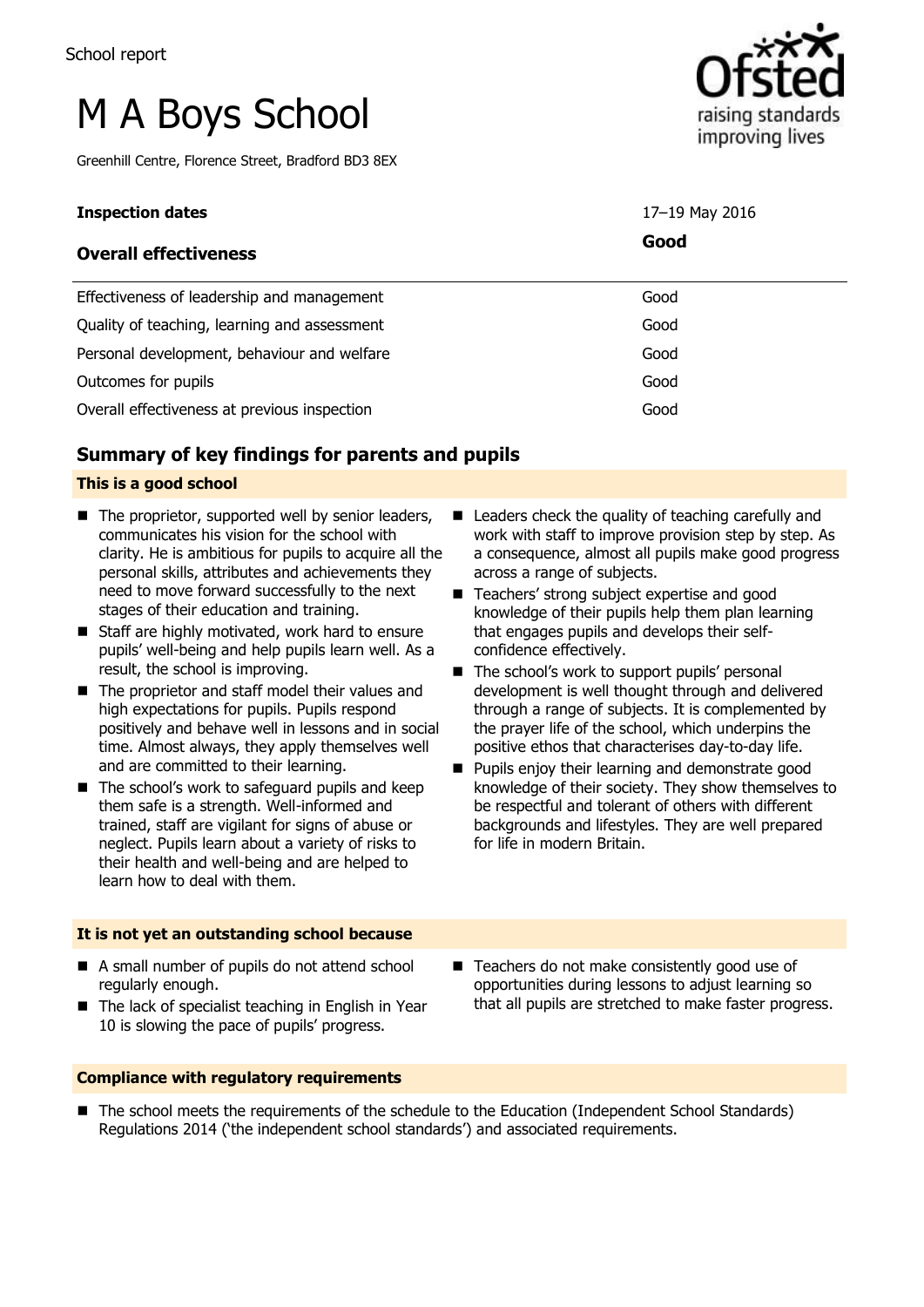

# **Full report**

### **What does the school need to do to improve further?**

- **IMP** Improve the quality of leadership and management by sharpening the use of information they gather about absence to improve attendance for a small group of pupils.
- $\blacksquare$  Improve the quality of teaching, by:
	- developing teachers' skills in using responses to questions to re-shape lessons and provide additional challenge to maximise the progress that pupils' make
	- ensuring that the teaching in English throughout key stage 4 is of the same high quality as in key stage 3 and other subjects.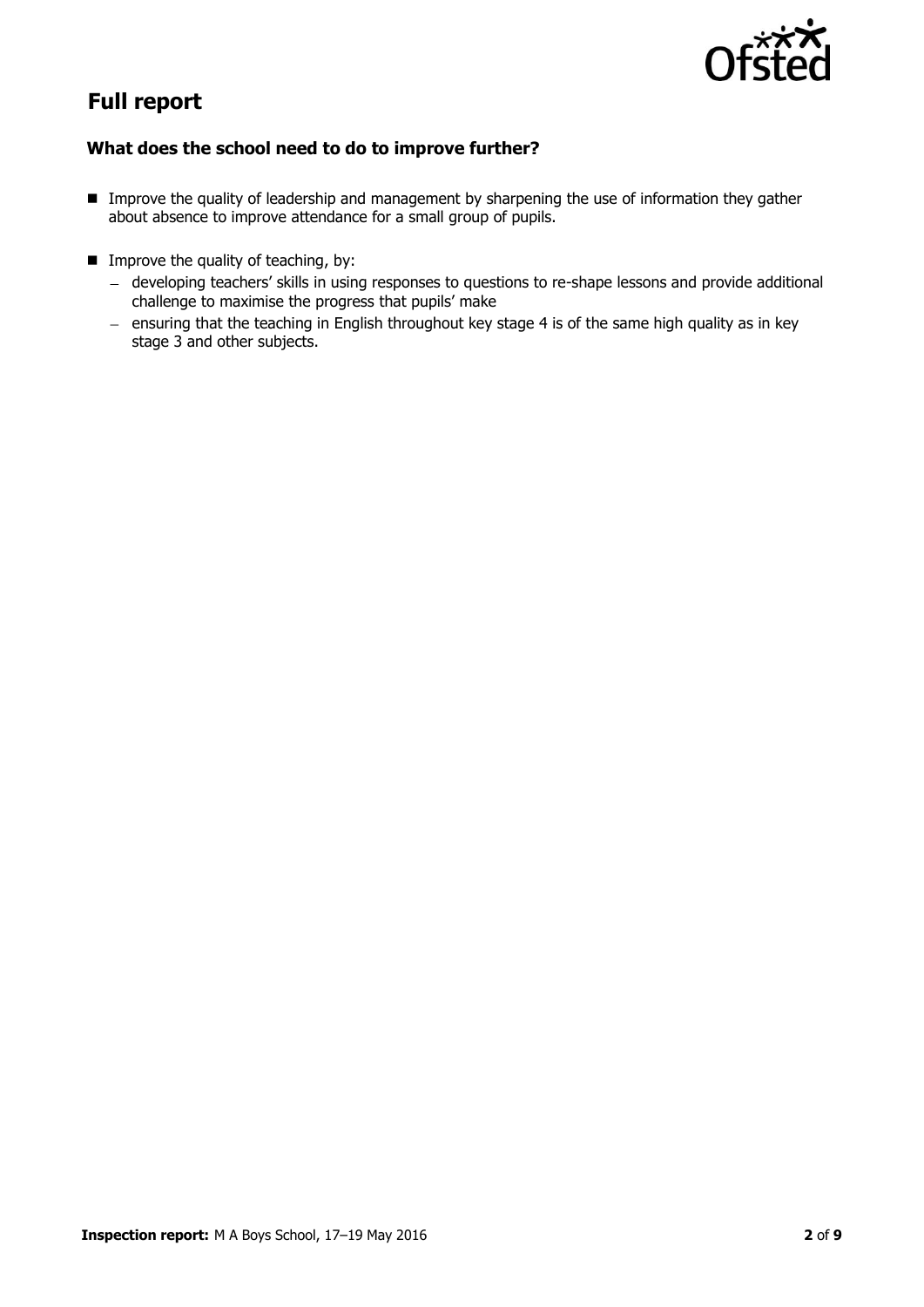

# **Inspection judgements**

#### **Effectiveness of leadership and management is good**

- The proprietors' well-developed vision, to ensure good opportunities for pupils' personal development and achievement in a safe environment, is reflected in the day-to-day actions of staff. Staff care well for pupils and deliver lessons that enable them to make good progress and achieve well. As a result, staff are highly motivated and their pupils flourish.
- The proprietor and senior leaders have a clear understanding of the strengths and weaker areas of the school. Leaders model their values of respect for and tolerance of others and have high expectations of pupils and staff alike. As a consequence, pupils and staff show respect for each other and relationships are positive. Together, these support the progress that pupils make and contribute effectively to their personal development.
- The school keeps detailed records of attendance and absence and a sharp eye out for any child who might go missing from education. However, leaders do not make the best possible use of attendance data. As a result, the lower levels of attendance for a small number of pupils are not tackled with the rigour that is needed to bring about change.
- Leaders make effective use of the information they gather on the quality of teaching, as part of performance reviews. They use their findings to challenge and support staff to improve and develop their practices. As a result, staff value the feedback that they receive as well as their professional development.
- Leaders are keenly aware of the difficulties they have faced recently in recruiting a specialist teacher for English. They have put in place interim arrangements to sustain pupils' progress and secure improved attainment. The school is currently in the process of appointing a new member of staff.
- **Leaders maintain a sharp focus on the achievement of pupils, whatever their starting points. Their strong** vision for equality of opportunity for all is effective. They are determined that, whatever the social and economic challenges they face, disadvantaged pupils should make the same good progress as others.
- The curriculum is well thought-through. Pupils learn across a range of subjects that provide good opportunities to acquire knowledge, skills and understanding that support pupils' progress well. In 2015, no pupils left without clear routes into further education and training.
- The academic curriculum is enriched through a well-planned citizenship and personal health and social education programme. Leaders and staff do not tolerate any form of discrimination. The spiritual, moral, cultural and social development of pupils is sustained through the prayer life of the school and wellchosen opportunities to consider important social issues in a number of different subjects. As a result, pupils have a well-developed sense of worth and their place as young Muslims in modern, British society. They know their responsibilities and are ambitious for their own futures, and to make a contribution to their community and wider society.
- $\blacksquare$  The proprietor ensures that all the independent school standards are met. The unmet standards identified at the previous monitoring inspection have been addressed successfully.

#### ■ The governance of the school:

- $-$  The proprietor makes sure that all the health and safety requirements and checks are carried out to ensure the safety of pupils. These include, for example, fire risk assessments, maintenance of the fire alarm system and fire extinguishers and arrangements for first-aid training. There are regular evacuation drills to ensure that pupils and staff know what to do if there is an emergency. The site is kept clean and is maintained well to keep pupils safe.
- The proprietor ensures that school policies meet the independent school standards and underpin the school's aims and ambitions. For example, the effective behaviour management policy not only makes expectations clear but engages pupils in understanding right and wrong, thus helping them to manage their own behaviours well.
- The proprietor keeps a sharp eye on the pupils' achievement and ensures additional targeted learning opportunities are made available to support any pupil at risk of underachieving.
- Teachers' performance is reviewed throughout the year and annually and is used to focus further development of their skills. However, performance is not related to pay awards.
- The arrangements for safeguarding are effective.
- The proprietor ensures that the school's safeguarding policy is up to date and that the designated safeguarding lead is well trained and informed.
- All staff have good opportunities to learn about the signs of neglect and abuse. The school benefits from the additional experience and insight that the designated safeguarding lead brings to the school from his work with the Local Children's Safeguarding Board. As a result, staff are vigilant and know what to do if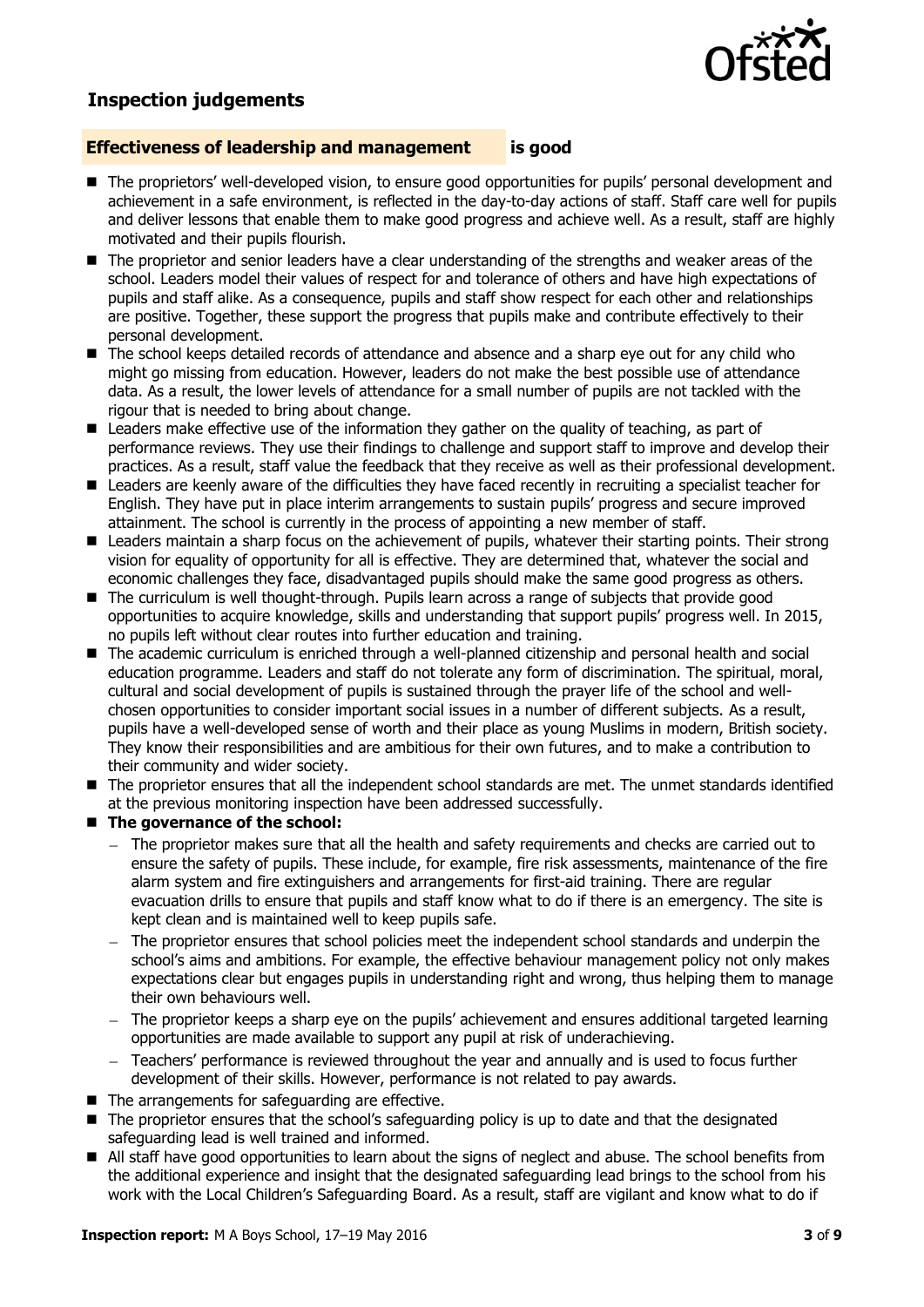

they have a concern. The school carries out all the required checks to make sure that only suitable adults work with pupils, including where volunteers support visits or other activities.

■ The proprietor ensures that staff are aware of current safeguarding issues such as radicalisation and extremism and the dangers of child sexual exploitation by directing them towards appropriate training. Staff discuss such dangers, including safe use of the internet, with pupils so that they know how to keep themselves safe. Pupils demonstrate a mature response to their learning about risks and know they can talk with staff about any issues, and rely on them to take appropriate actions if needed.

#### **Quality of teaching, learning and assessment is good**

- Teachers use their good subject knowledge to plan lessons that engage pupils and challenge them to acquire knowledge and skills and to develop their understanding. As a result, almost always, pupils remain focused on their work and apply themselves well.
- E Teachers model and reflect the vision of school leaders in their everyday work with pupils. They have high expectations of how pupils should conduct themselves in lessons and encourage them to apply themselves to their learning. Pupils do so willingly almost always. They respond positively to any reminders that are needed about conduct, on the rare occasion when their interest or application wanes.
- Teachers choose a range of materials that are matched well to pupils' needs and their current achievement. Teachers know their pupils well and target learning that enables them to make consistently good progress across a range of subjects and over time.
- A sample of pupils' books across key stages 3 and 4, and across a range of subjects, demonstrated that pupils are successfully supported in getting to grips with subject knowledge and concepts that stand them in good stead for a higher level of attainment in examinations at the end of Year 11. From the outset, teachers introduce pupils to content and question styles that accustom them to the increasing rigours of GCSE level work. As a result, pupils develop the confidence to tackle more and more demanding work and almost always show perseverance in completing their tasks.
- Teachers are adept at asking questions to check pupils' understanding. They are quick to spot when pupils have misunderstood and give them time to think through and improve their responses by providing additional explanation to correct their learning. This helps prevent pupils from falling behind and secures learning of essential skills and knowledge.
- However, questioning is not used consistently to identify when pupils have understood well and are ready to move on more quickly. Teachers occasionally miss opportunities to ask more searching questions that challenge pupils' thinking, and so deepen their understanding. As a consequence, occasionally the pace of learning is slower than it could be. When teachers do adapt their lessons to maintain the highest level of challenge, pupils grow in confidence, are willing to test out their thinking and develop their skills and understanding quickly. For example, expert subject knowledge and highly skilled questioning in a religious studies lesson enabled pupils to explore and appreciate the similarities and differences of beliefs about the mother of Jesus. Further questioning enabled pupils to relate teachings from the Qur'an and Bible to social issues in modern Britain and their relationship with the law of the land.
- **Feedback to pupils consolidates their learning. Pupils enjoy their interactions with each other and with each** teachers to improve their work. This contributes well to the progress they make. High quality discussion in a key stage 3 English lesson, prompted by well-judged questioning by the teacher, enabled pupils to quickly identify the key characteristics of information texts. In the same class, pupils' books showed that, over time, they had quickly moved from acquiring knowledge of text in 'Romeo and Juliet' to detailed text analysis, revealing a sensitivity to language usage and the ability to critique it in the light of modern society.
- At the time of the inspection, there was no specialist teaching in English at key stage 4. Interim arrangements are sustaining pupils' progress. However, the pace of learning, particularly in Year 10, has slowed since the early part of the school year.
- **H** Homework tasks are carefully chosen to enable pupils to practise their skills and capture their classroom learning and develop their thinking further.
- All teachers are careful to ensure that pupils practise and use the vocabulary that is needed to speak and write about their subject topics. This supports pupils well to express themselves and demonstrate their knowledge and understanding. As result, pupils respond to tasks with increasing accuracy and they practise the key skills that help them make good progress towards achieving higher levels of attainment.
- Teachers encourage pupils to read widely and they do so with enjoyment. Pupils show increasing fluency in their reading, including of the Qur'an. This helps them access learning across their subjects and enables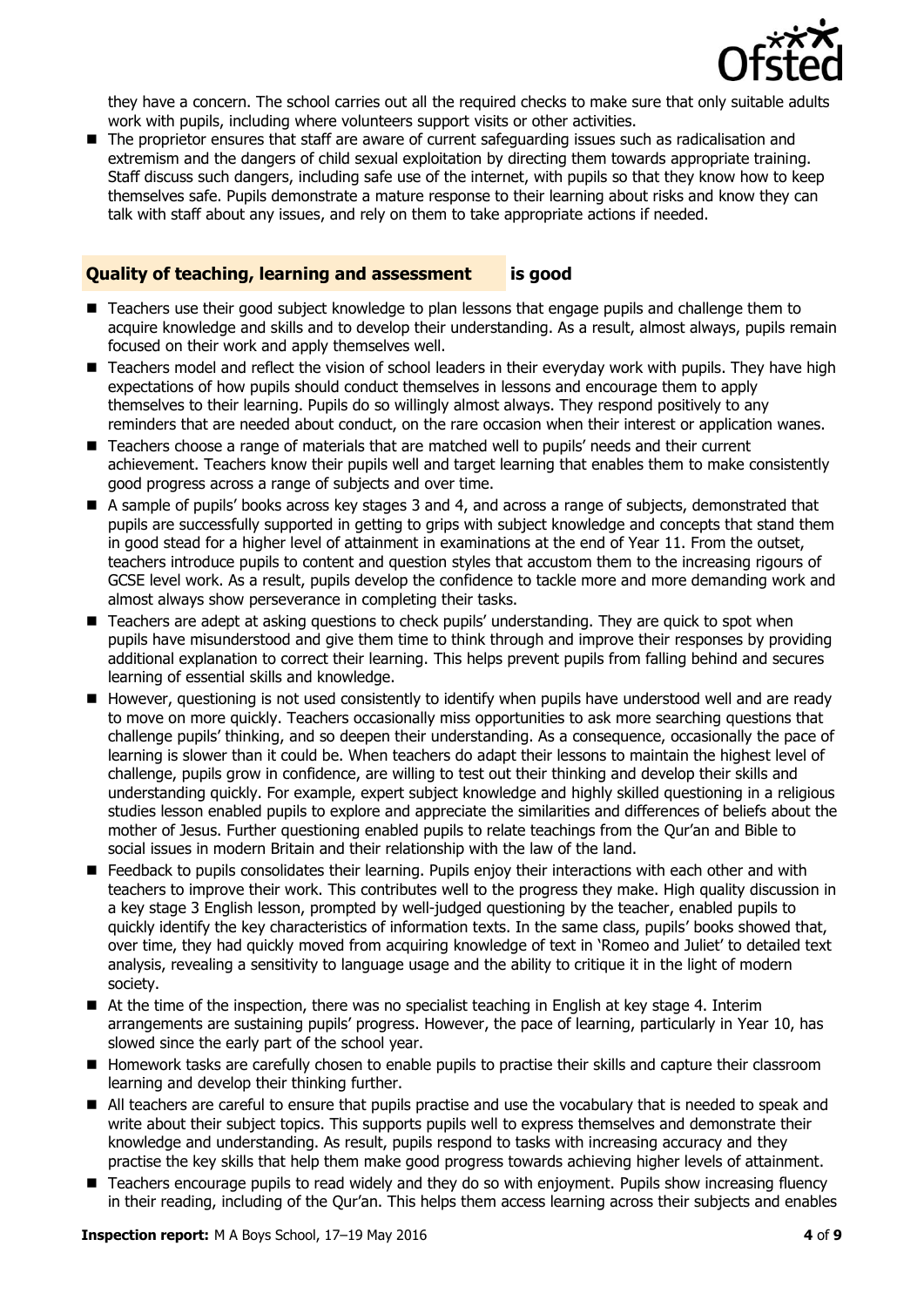

them to engage positively in discussion about their topics. For example, accurate use of language about linear progression and the 'nth' value in a Year 9 mathematics lesson helped pupils develop an understanding of the underlying concepts well.

- Teachers' good knowledge of pupils' progress and attitudes to learning is used well to provide parents with helpful annual reports. These are complemented by opportunities to meet with staff about their child's progress at parents' evenings held twice per year.
- The work of the school to develop pupils' knowledge and understanding of differences in people's backgrounds and beliefs is reflected in the frequent opportunities that teachers provide for pupils to demonstrate tolerance and respect for others. Teachers model these positive attitudes and are vigilant in ensuring that any derogatory or prejudicial language is challenged promptly.

#### **Personal development, behaviour and welfare are good**

#### **Personal development and welfare**

- The school's work to promote pupils' personal development and welfare is good.
- Pupils flourish under the care of the staff. The proprietor's and senior leaders' vision for high quality care and learning is modelled by teachers in their work with pupils. As result, pupils respond positively and enjoy good relationships with each other and adults.
- **Pupils consistently show respect for each other. They engage with each other in lessons and chat with** each other during social time in a harmonious atmosphere.
- **Pupils show a well-developed sense of right and wrong. They know about the hurtful effects of bullying** and are confident that they can rely on staff to support them if they have any concerns. The have a good understanding of the risks associated with use of the internet and the risks linked to substance and alcohol misuse. Teachers, using their safeguarding training, help pupils understand the dangers of radicalisation and extremism and what to do to keep themselves safe.
- The well-planned personal, health and social education programme, supplemented through learning in a range of subjects, helps pupils learn not only about respect for the law of the land and how governance works, but they also appreciate the part played by people of other cultures and beliefs in British society. Pupils learn about and show respect for people who have different lifestyles from their own, including when these are not aligned to the teachings of their own faith. They show that they reflect maturely on a range of social issues and learn what it means to be a young British Muslim. As a result, pupils are prepared well for the opportunities and responsibilities of life in modern Britain.
- The high expectations that staff have of pupils in respect of their conduct and work ethic develops in pupils a sense of self-worth. As a result, pupils almost always take pride in their learning and their attitudes and commitment to their learning contributes to their achievement. As a result, pupils are prepared well for the next steps in education and training.
- Pupils learn about work-related skills in a number of contexts and subjects, including in English. In key stage 4, they have opportunities to take part in work experience placements to learn more about the demands and responsibilities of working life. Pupils visit a local university's careers fayre, where they receive impartial careers advice to find out about the range of options and courses open to them. Opportunities to meet with adults in careers, such as dentistry, give pupils insight into what they can achieve for themselves. Almost all go on to local colleges to continue studies at a higher level, and in 2015, there were no pupils without a secure next step after leaving school.
- The proprietor and designated safeguarding lead ensures that all staff are well trained and informed about potential neglect and abuse. They know what to do if there is a concern. As a consequence, pupils say they feel safe in school and that they are cared for well. Responses to the school's parental survey confirm that unanimously, parents are confident that the school keeps their children safe.
- **Pupils say that they would like to have frequent opportunities for physical activities during social time.** However, there are good quality outdoor spaces which can be used for this, and staff are looking for ways to increase the availability of sports equipment for pupils' use at break- and lunchtime.

#### **Behaviour**

- The behaviour of pupils is good.
- **Staff supervise pupils appropriately and remind pupils about their conduct when it is needed. However,** almost always, pupils manage themselves well with no need for staff intervention.
- In lessons, pupils apply themselves to their learning with enthusiasm and commitment as the norm. They

**Inspection report:** M A Boys School, 17–19 May 2016 **5** of **9**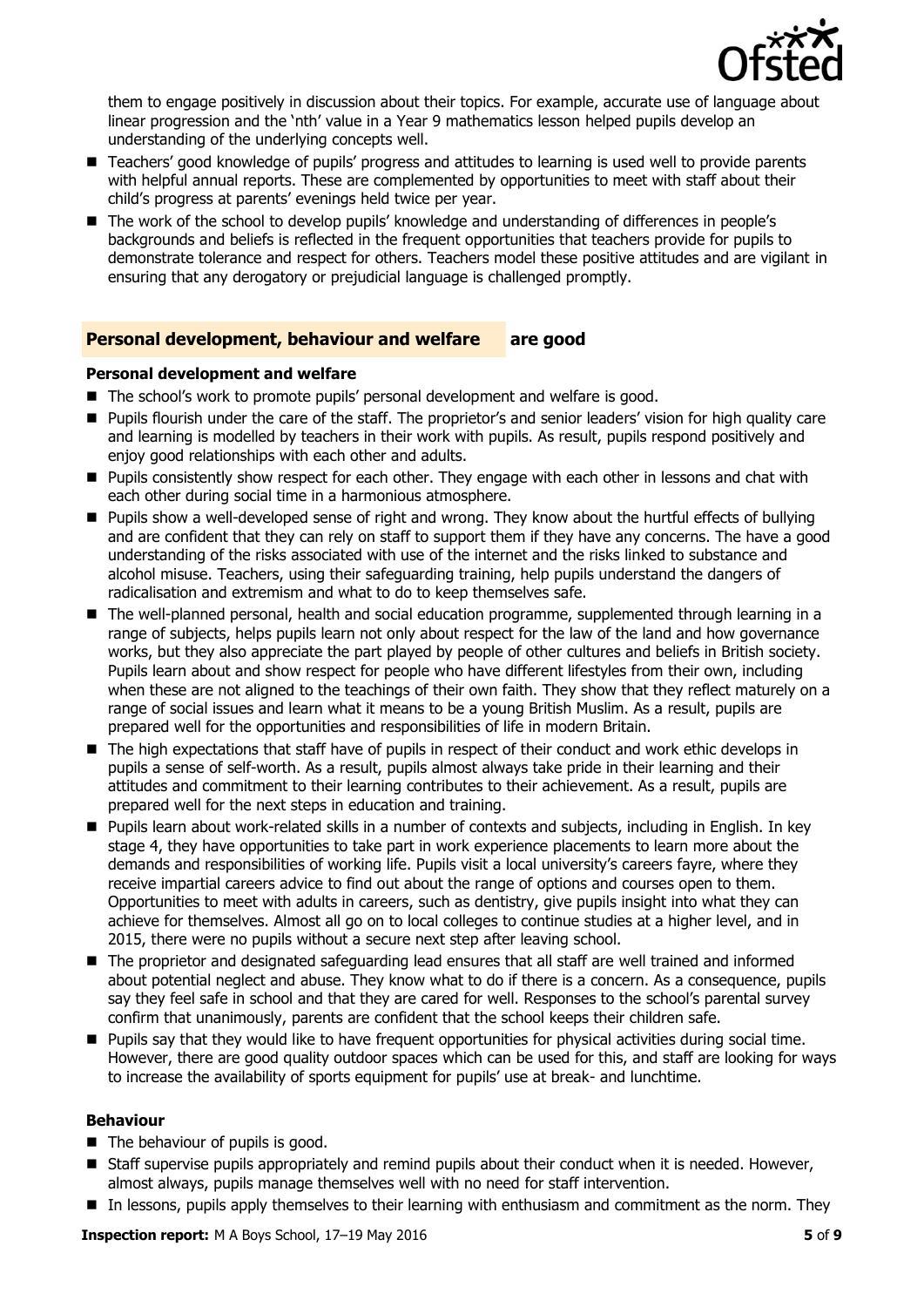

value their education. This contributes to the progress that they make. However, on rare occasions, pupils' interest wanes when work is not pitched at quite the right level, and they do not persevere with their learning as they should.

- **Pupils make a good contribution to the day-to-day running of the school. They conduct themselves in an** orderly fashion and show respect for their surroundings.
- Most pupils, including those from disadvantaged backgrounds, attend very well. However, a small number of pupils do not attend regularly enough and the impact of this in this small school means that overall, attendance is slightly below the national average. Leaders recognise this and know that the attendance of a few pupils is just below 90%. This means that persistent absence rates are above the national average. School leaders are working with families to reduce this, including by encouraging families not to take extended holidays in school time. This work is beginning to improve attendance rates.
- There are very few instances of serious misbehaviour and the school's policy and practices help pupils understand when they have not behaved as well as they should. This supports pupils in conducting themselves well and, when needed, to understand any sanctions that are given. Pupils understand school rules and the reasons for them and accept that they have to take responsibility for their actions. This prepares them well for adult life.

#### **Outcomes for pupils are good**

- **Typically, the vast majority of pupils enter the school with low to average levels of prior attainment. There** are no pupils with a statement of special educational needs or disability. Pupils make good progress across a range of subjects. The proportion of pupils who achieved 5 or more GCSEs, including English and mathematics, was above the national average in 2015.
- Attainment, in mathematics and science in particular, is well above the national averages, with the vast majority of pupils attaining at least grade C. This represents exceptionally strong progress. Progress for pupils from different starting points, for both the most and least able, is equally strong.
- There is no discernible difference between the progress made by disadvantaged pupils and others in the school. The progress made by disadvantaged pupils is well above that made by others nationally.
- Attainment in English was slightly below the national average at grades  $A^*$  to C at GCSE in 2015. Nevertheless, this represents good progress for pupils from different starting points, including the most able. The headteacher and senior leaders are determined to raise this to equal the very high levels of attainment and progress seen in mathematics and science.
- The work produced by pupils in English in key stage 4, particularly in the autumn term, showed the same high levels of achievement, building on the good rates of progress established during key stage 3. School checks on pupils' progress point to a higher proportion of pupils working at grades C and above than in 2015. Progress has been sustained through the interim arrangements that leaders have put in place, especially for Year 11 pupils as they prepare for their examinations. However, leaders are urgently seeking to appoint a specialist teacher, because they recognise that the pace of progress is slowing.
- During key stage 3, pupils acquire good knowledge and understanding in their subject and the skills they needs to enter key stage 4 with confidence as they prepare for examinations and the next steps in study or training when they leave the school. Progress in English, mathematics, science and religious studies is particularly strong. Teachers take into account pupils' prior learning. Pupils' work demonstrates quick progress, revealing increasing capacity to understand difficult concepts and an improvement in the skills that they need to express their thinking clearly.
- In other subjects, such as modern foreign languages and humanities, progress overall is good. However, pupils do not make quite the same good progress as in the core subjects, information and communication technology and religious studies. In modern foreign languages, pupils learn Urdu. On occasion, pupils find difficulties in coming to terms with the formal demands of the course, due to their prior, informal knowledge of the language or use of dialects.
- Pupils are well prepared for their examinations at the end of Year 11 and look forward to beginning further study at local colleges when they leave. They are prepared well for this next step and are ambitious for their futures.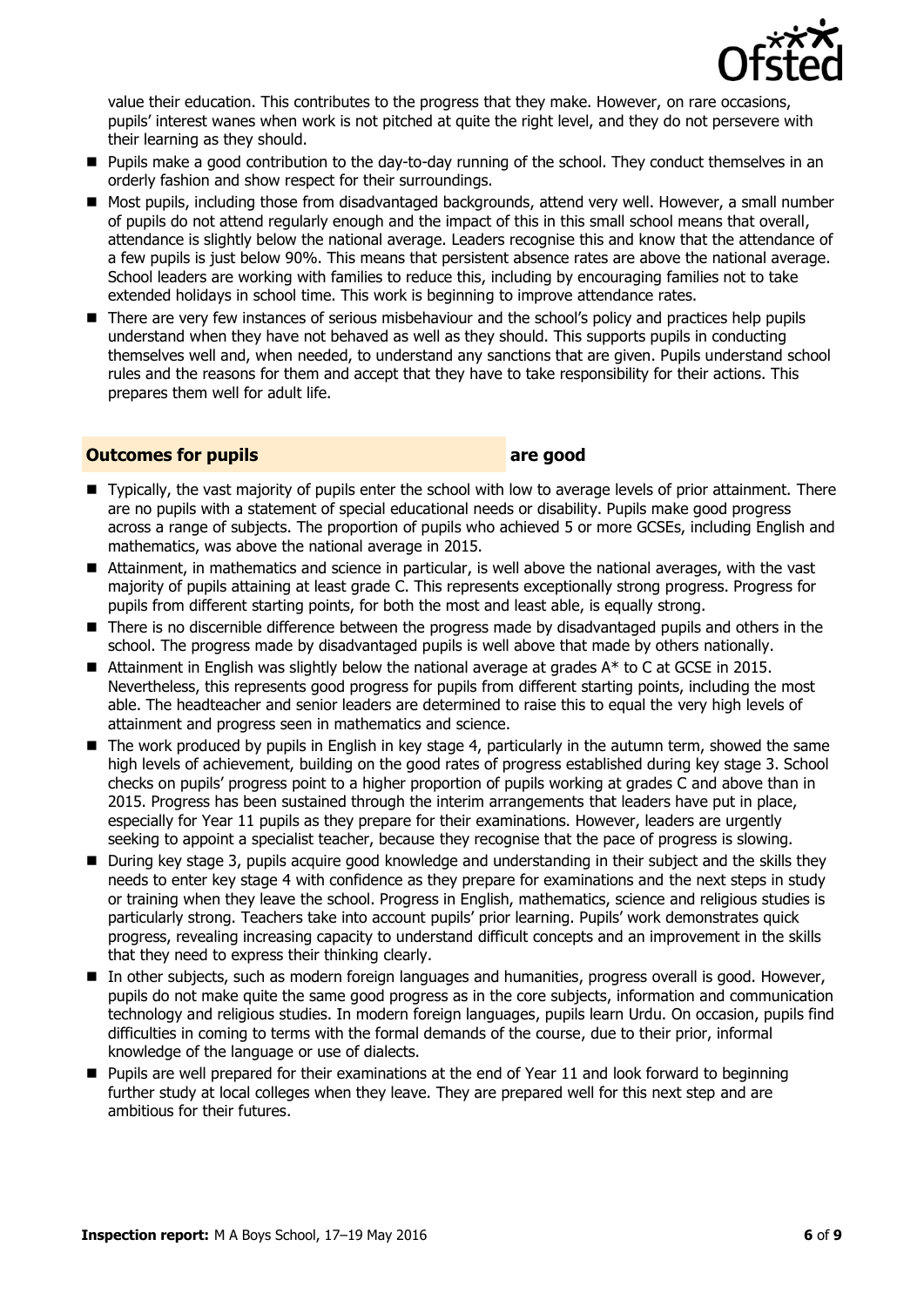

# **School details**

| Unique reference number        | 134386   |
|--------------------------------|----------|
| <b>Inspection number</b>       | 10012814 |
| <b>DfE registration number</b> | 380/6115 |

This inspection was carried out under section 109(1) and (2) of the Education and Skills Act 2008, the purpose of which is to advise the Secretary of State for Education about the school's suitability for continued registration as an independent school.

| <b>Type of school</b>                      | Secondary, day         |
|--------------------------------------------|------------------------|
| <b>School status</b>                       | Independent school     |
| <b>Age range of pupils</b>                 | $11 - 16$              |
| <b>Gender of pupils</b>                    | <b>Boys</b>            |
| <b>Number of pupils on the school roll</b> | 63                     |
| <b>Number of part-time pupils</b>          | 0                      |
| <b>Proprietor</b>                          | Arshad Khan            |
| <b>Chair</b>                               | Not applicable         |
| <b>Headteacher</b>                         | Arshad Khan            |
| <b>Annual fees (day pupils)</b>            | £2,300-£2,500          |
| <b>Telephone number</b>                    | 01274 667454           |
| <b>Website</b>                             | www.maschools.net      |
| <b>Email address</b>                       | maboys@mainstitute.net |
| <b>Date of previous inspection</b>         | October 2013           |

## **Information about this school**

- The school provides day education, informed by the principles of Islam, for boys between the ages of 11 and 16 years. It is a small, independent Muslim school.
- A large proportion of pupils enter the school from nearby maintained primary schools. A small proportion travel from other nearby districts and towns.
- About two thirds of pupils come from disadvantaged backgrounds.
- The school opened in 2003 for boys and girls and subsequently changed to operate as two single sex schools.
- The school does not make use of any alternative provision.
- The school was last inspected in 2010.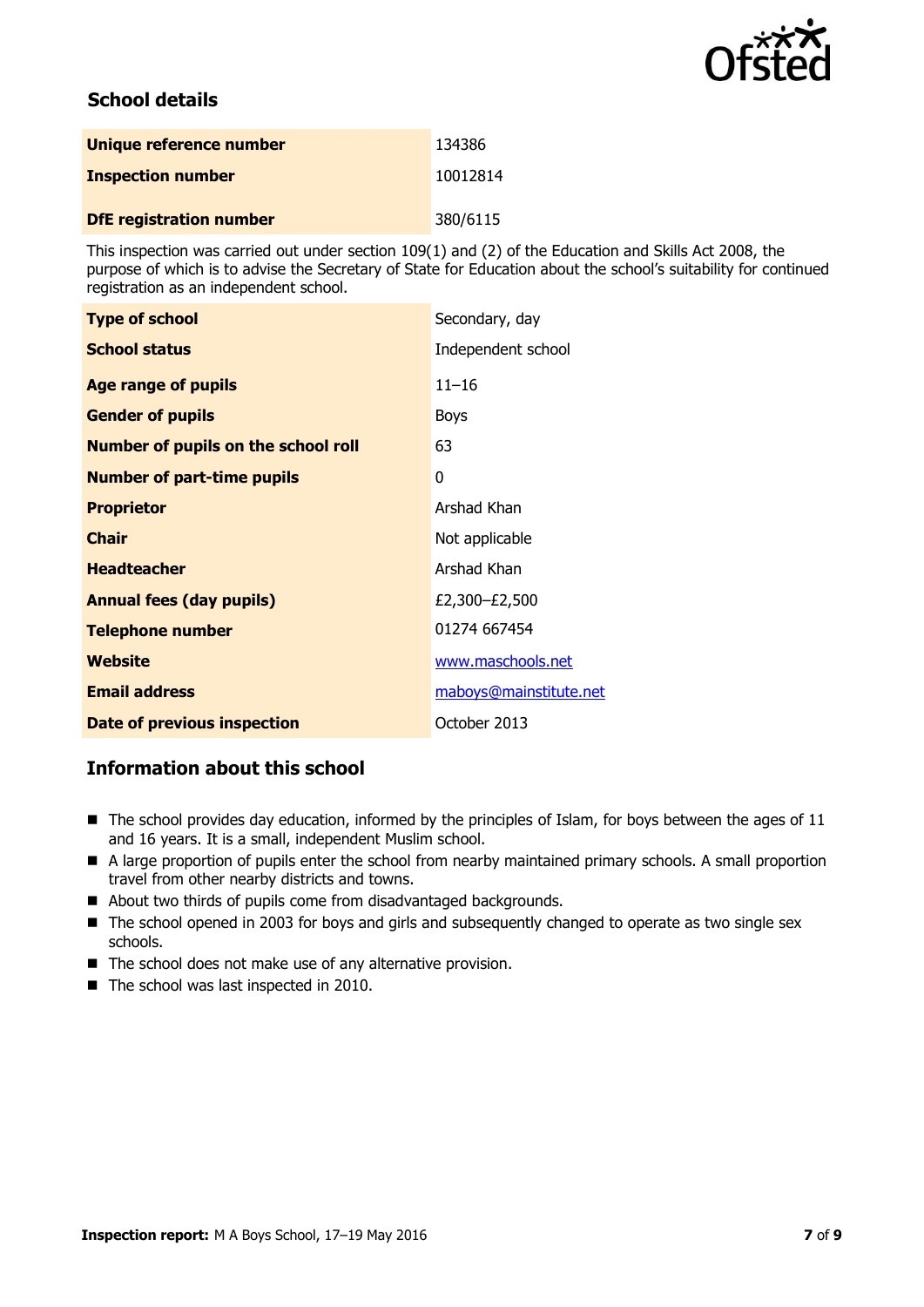

### **Information about this inspection**

- The school was subject to a monitoring inspection in November 2015 to check how well it had addressed some requirements that were unmet at the previous inspection. At that point, a small number of requirements remained unmet. Inspectors checked that these had been addressed during this inspection.
- Inspectors held discussions with the proprietor and senior staff to find out how well they know their school, ensure the safeguarding of pupils and plan to help pupils develop the personal skills that they need to achieve well.
- **Inspectors observed teaching in lessons and examined a sample of books from across the year groups to** see how well pupils learn and make progress. The school's checks on pupils' progress were examined to see how well teachers take assessment information into account in planning learning for pupils.
- **Inspectors examined a wide range of documentation to check that all the required certificates and** required policies were up to date. Inspectors evaluated the school's safeguarding policy carefully to make sure that it referred to the current guidance of the Secretary of State. The policy had not complied with requirements at the progress monitoring inspection in November 2015.
- Inspectors reviewed the school's records of safety checks and certificates relating to the safety of the building, such as fire extinguishers and evacuation drills.
- **Inspectors spoke with pupils and a small number of parents to gather their views about the school and** took into account the results of the school's own survey of parents' views. There were not enough responses to Parent View, Ofsted's online survey, to generate a report and no free text responses were received. Inspectors took into account the views of staff expressed in their questionnaire and in interviews with them.
- Inspectors toured the school and the site to make sure that it is safe and free from hazards, and that all the requirements of the independent school standards are met. Inspectors checked that the school is suitably maintained and kept clean. This requirement had not been met at the previous monitoring inspection.

#### **Inspection team**

Chris Campbell, lead inspector **Her Majesty's Inspector** 

**Chris Smith Her Majesty's Inspector**